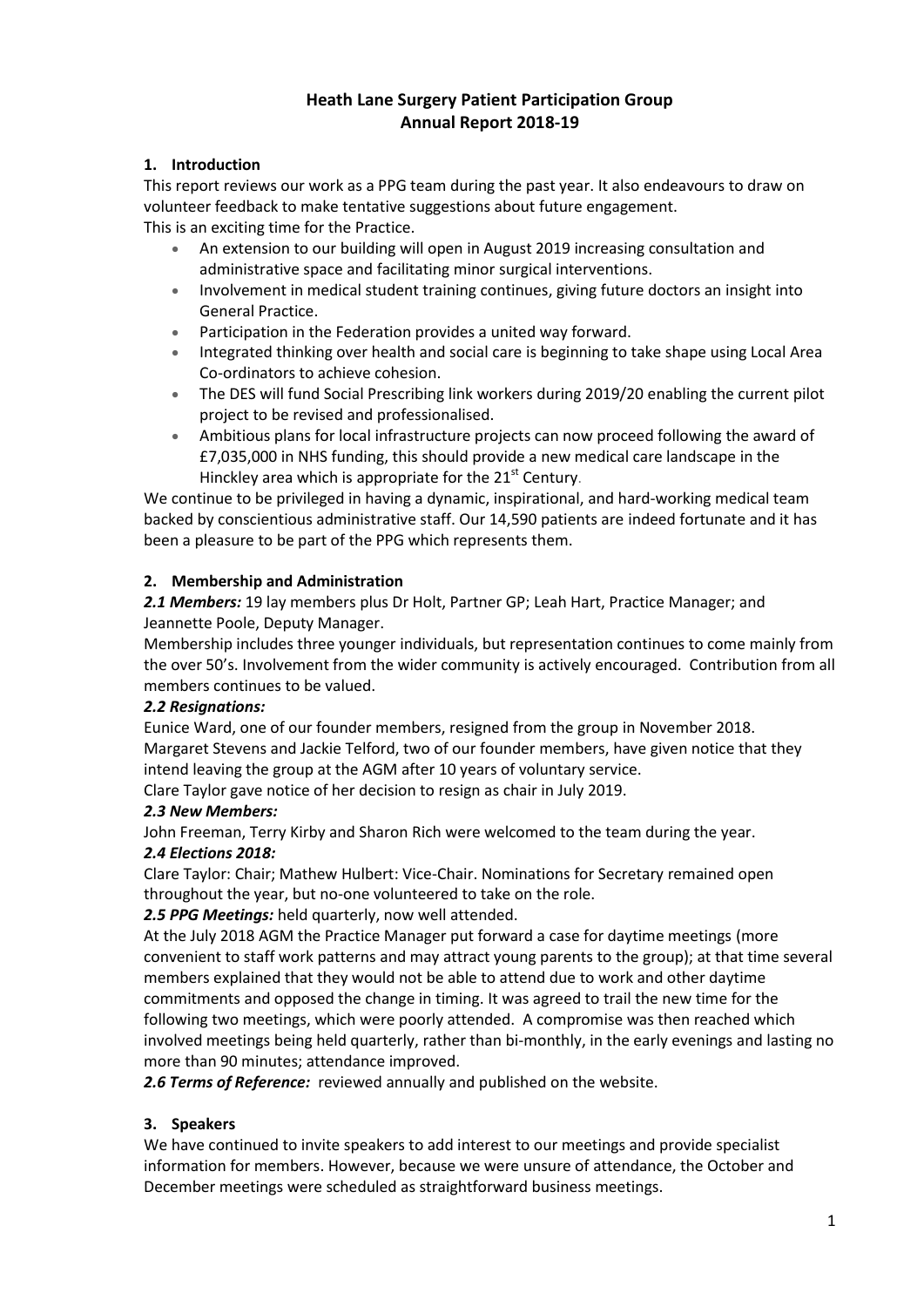11<sup>th</sup> April 2019: John Cvancara, Primary Research Nurse from the National Institute for Health Research.

# **4. Practice Issues**

*4.1 Staffing:* our Practice was fortunate in having a full complement of staff throughout the year, there were several retirements/resignations and some new faces to welcome.

*4.2 Surgery Extension:* this major project attracted funding from NHS England. Work started in August 2018 with an anticipated completion date of August 2019. Some disruption has occurred but patients recognise the importance of the development; reasonably good weather throughout the winter has aided the progress of the build.

*4.3 Avant Homes Sheltone Project:* Building of this major new housing estate (378 properties) on land adjacent to the Surgery started at almost the same time as the Surgery extension. Patients have experienced disruption caused by movement of machinery and reconfiguration of the road leading to the Surgery.

*4.4 Care Homes:* The development of a new 82 bed specialist care home will put pressure on already stretched services; the Practice have plans to address this issue.

*4.5 Medical Student Training:* Practice involvement in the University of Leicester training scheme for medical students has continued; introducing 3<sup>rd</sup> and 5<sup>th</sup> year students to General Practice. PPG members meet with students to discuss medical history and encourage reflective learning. *4.6 Research:* All Practice GP's are undertaking academic research and attending Clinical Practice courses.

*4.7 Flu Clinics***:** Shortage of vaccine meant that flu vaccination was slightly delayed in autumn 2018. The 'ad hoc clinic' was repeated in October, but was well advertised which defeated the objective of opportunistic vaccinations and created major queues on a busy Monday morning. Systems will be reviewed in 2019. The positive outcome was a total elimination of queueing on the Saturday vaccination day in November. No additional data (e.g. Smoking cessation) was collected in 2018. Members assisted at both the ad hoc and main clinic – wearing their smart new PPG polo shirts for easy identification.

### **5. PPG Activities and Issues**

*5.1 Walking Group:* takes place every Tuesday morning, continues to be a popular activity in the town.

*5.2 Social Prescribing:* following requests from Dr Holt the concept of Social Prescribing had been investigated, eight members and one outside volunteer agreed to participate in a pilot scheme which ran from February to July 2019.

The aim of the scheme was to create a formal referral route for patients with social, emotional or practical issues to various local, non-clinical services e.g. First Contact Plus, Money Advice Service, voluntary community services etc. PPG volunteers provided time for discussion of issues; professional advice was provided by the Local Area Co-ordinator when required.

It was envisaged that this scheme could reduce frequent, unnecessary primary care appointments by directing patients to services that could effectively tackle the issues they faced.

*Training:* September 2018, three evening sessions focusing on: communication; safeguarding; First Contact Plus. Excellent professional trainers provided their expertise free of charge.

*Documentation:* An appropriate Safeguarding Policy was produced, together with other relevant documentation. A 'Social Prescribing' explanatory leaflet was devised, intended for patients and all staff.

Two volunteers were available on a rota (alternative Monday and Thursday afternoons). *Outcomes:* the few sessions we have been involved in appear to have proved useful for patients (although no substantive feedback has been received); however, the referral / take-up rate has been low, indeed some volunteers have yet to meet with a patient, this has been disappointing. It will be difficult to sustain the interest of adequate volunteers to continue the scheme.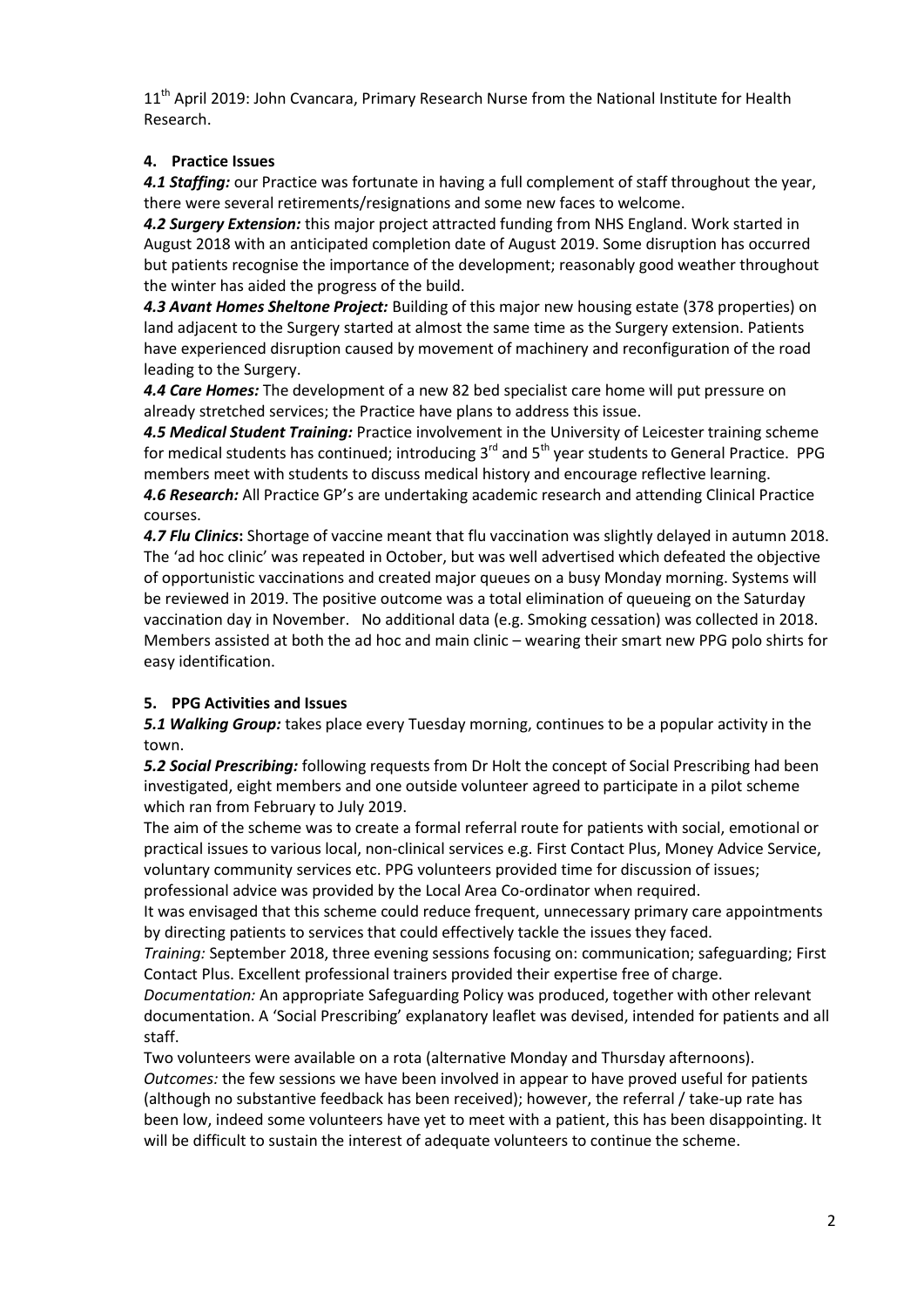DES funding is now available to provide a link-worker for Social Prescribing; thus, the future of the scheme may take a different shape, with lessons learned from the pilot and useful documentation already prepared.

*5.3 Allotment Project:* Ann Myatt has continued to work with Breech Lane Allotment Society to extend and enhance this worthwhile project. Those working on the garden plots have now taken on the running of the scheme which has gone from strength-to-strength. The purpose, to address loneliness and isolation and improve mental and physical wellbeing, is certainly being achieved. The project was included in the Earl Shilton in Bloom application 2018 which won the town a Gold Medal it the Britain in Bloom competition; involvement in the scheme has continued during 2019. The scheme was awarded a Highly Commended medal in Hinckley and Bosworth Council Community Awards for 2019. Our congratulations to Ann Myatt for all her hard work.

*5.4 Gardens:* The Garden in front of Well Pharmacy continues to be tended by volunteers. Plants removed from the Dialysis Garden in preparation for the new build are ready to be returned to the Surgery Grounds, but committed volunteers are needed to take responsibility for maintenance if new gardens are created. Earl Shilton in Bloom will be happy to provide help in moving plants and advice on maintenance.

*5.5 Waiting Room Displays:* Information of the new build has been in situ since November 2018 as patients were keen to understand the changes. Previous to November displays of relevant Health Education were changed on a monthly basis.

*5.6 Workwear:* Barwell and Earl Shilton Lions provided half the funding for new polo shirts which were to be used as work-wear for PPG members. The Practice Partners matched this funding.

*5.7 Membership of National Association of Patient Participation Groups*: Partners had decided not to fund membership for the 2018 year. Instead we had obtained valuable national PPG information from The Maples PPG (our thanks to their Chair). Membership is due to be reviewed in 2019.

# **6. Publicity**

*6.1 PPG Leaflet***:** on website and distributed to new staff and patients (in Welcome Pack).

*6.2 Website:* continues to be updated regularly; thanks to James Broadway.

*6.3 News Coverage:* Mathew Hulbert has contributed to the Practice Newsletter which is available on the website and in the waiting room.

### **7. Wider Involvement**

*7.1 Health Events:* The Federation organised a major health promotion event at the Mary Foryan Centre, Hinckley. HLS PPG assisted with the Locality PPG stall.

*7.2 Meetings:* Our PPG was represented at the following meetings:

- PPG Network organised by CCG (quarterly)
- CCG Annual General Meeting
- PPG Locality Group Meetings (Hinckley and Bosworth) (quarterly)
- Hinckley and Bosworth Health and Well-being Partnership Meetings (quarterly)

### **8. Hinckley and Bosworth Medical Alliance Ltd**

Incorporated as a limited company in 2014, the Alliance (or Federation) has made great strides in establishing itself as a provider organisation, fully representative of its members, the shareholding Practices. The Federation aims to develop new models of care, sustainable general practice, and implementation of the overarching 'Community Services Plan'

There is enthusiasm to offer patients care closer to home, with reduction of waiting times. They see real potential to be actively involved in the care of patients beyond the traditional 'Surgery front door' moving to integrated responsive care to include a service to support the frail elderly at home and within care homes. The Federation of 13 GP Practices with 74 GP's, represents almost 122,000 patients locally.